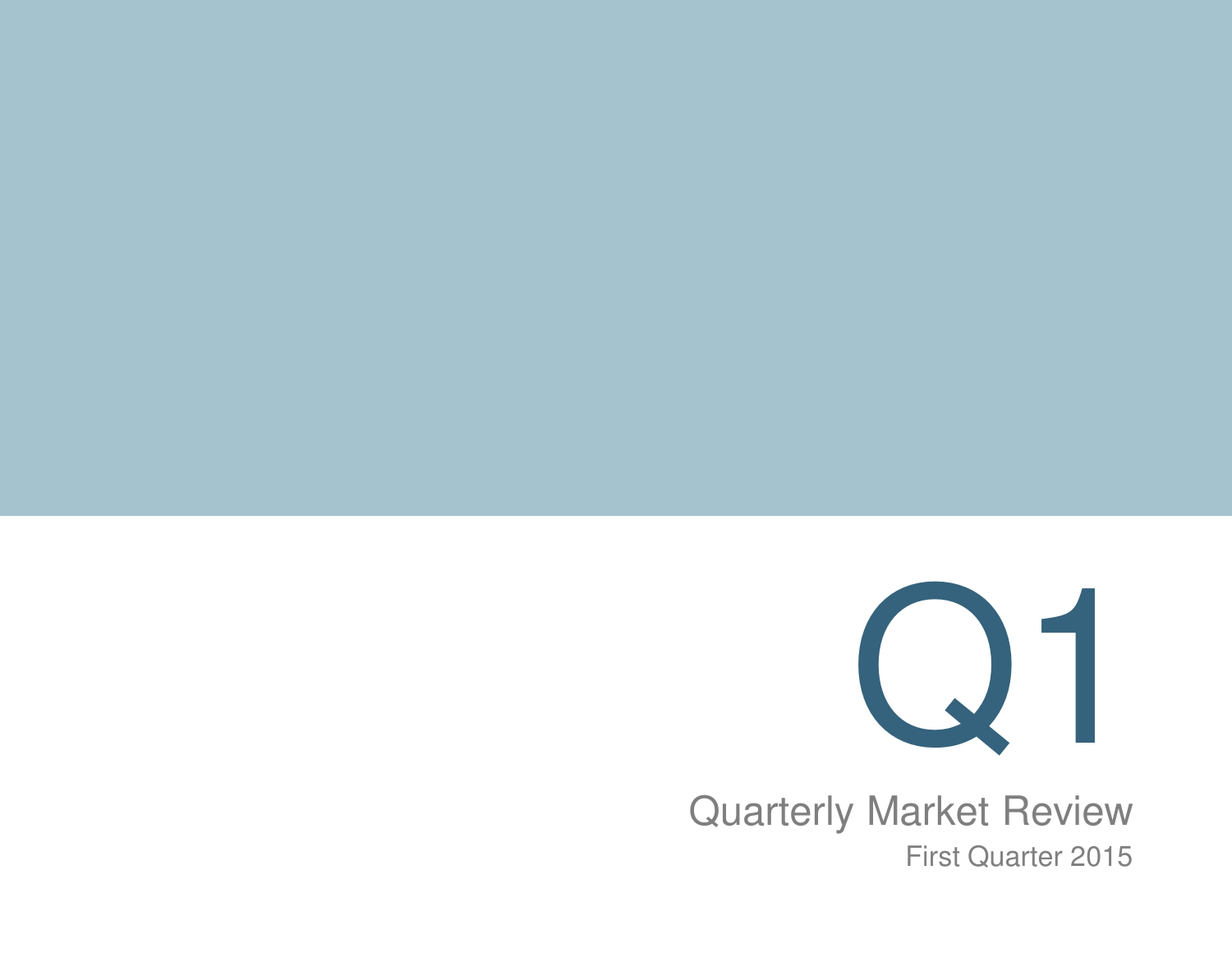## Quarterly Market Review

First Quarter 2015

This report features world capital market performance and a timeline of events for the past quarter. It begins with a global overview, then features the returns of stock and bond asset classes in the US and international markets.

The report also illustrates the performance of globally diversified portfolios and features a quarterly topic.

### Overview:

Market SummaryWorld Stock Market PerformanceWorld Asset ClassesUS StocksInternational Developed StocksEmerging Markets StocksSelect Country PerformanceReal Estate Investment Trusts (REITs)**Commodities** Fixed Income Global DiversificationQuarterly Topic: MasterChef of Investing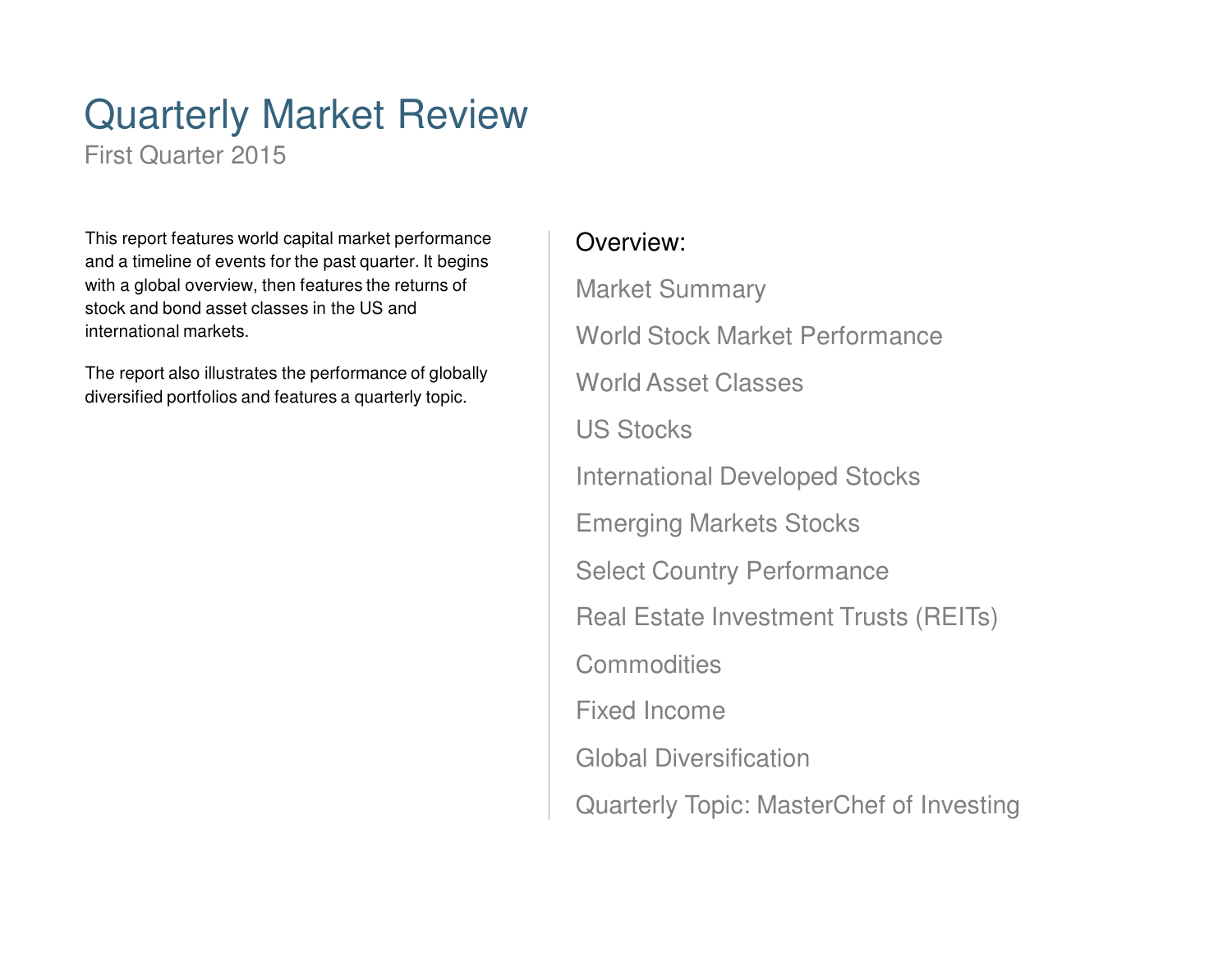## Market Summary

First Quarter 2015 Index Returns



Past performance is not a guarantee of future results. Indices are not available for direct investment. Index performance does not reflect the expenses associated with the management of an actual portfolio. Market segment (index representation) as follows: US Stock Market (Russell 3000 Index), International Developed Stocks (MSCI World ex USA Index [net div.]), Emerging Markets (MSCI Emerging Markets Index [net div.]), Global Real Estate (S&P Global REIT Index), US Bond Market (Barclays US Aggregate Bond Index), and Global Bond ex US Market (Citigroup WGBI ex USA 1-30 Years [Hedged to USD]). The S&P data are provided by Standard & Poor's Index Services Group. Russell data © Russell Investment Group 1995–2015, all rights reserved. MSCI 2016 all rights reserved. Barclays data provided by Barclays Bank PLC. Citigroup bond indices © 2014 by Citigroup.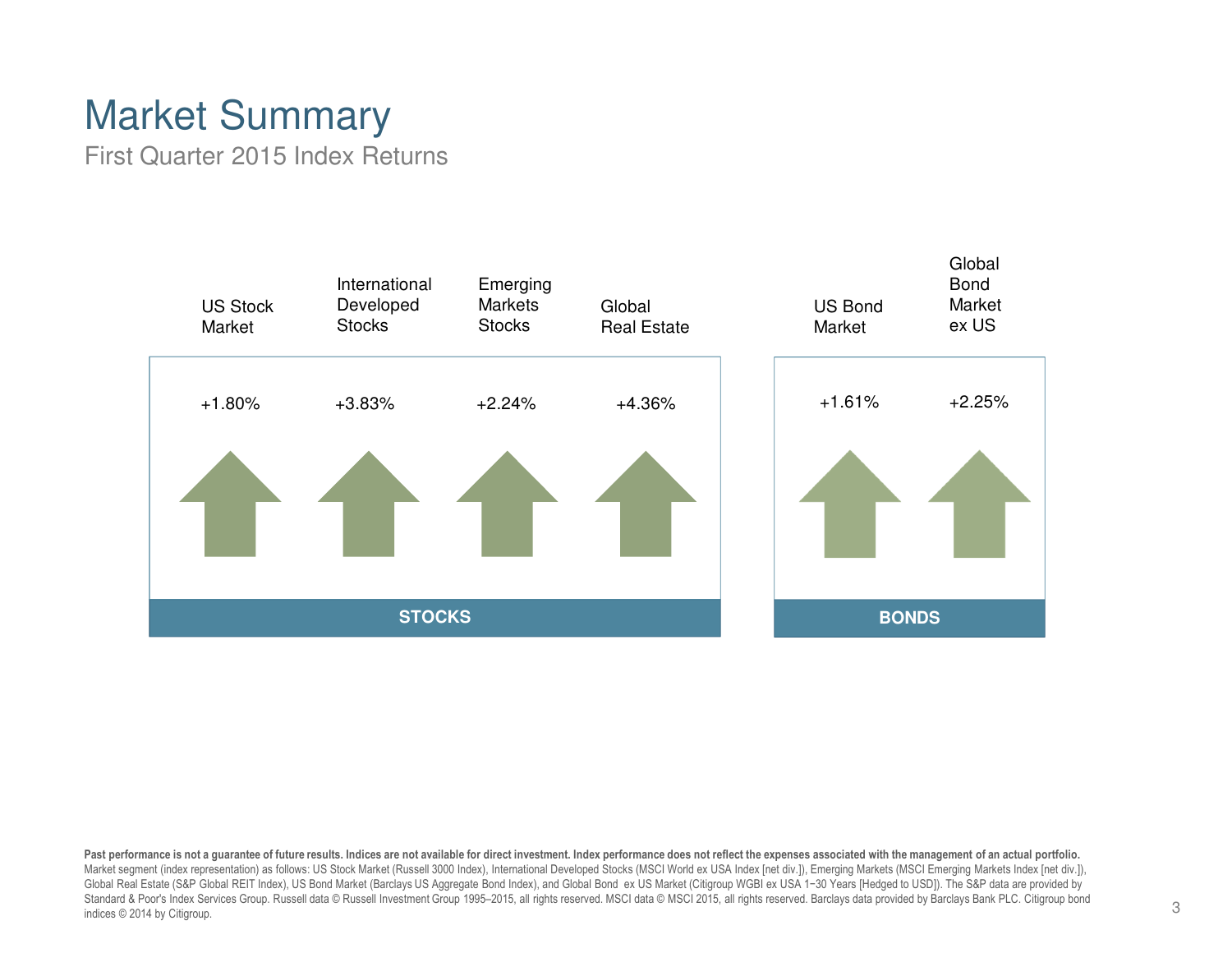## World Stock Market Performance

MSCI All Country World Index with selected headlines from Q1 2015



Graph Source: MSCI ACWI Index. MSCI data © MSCI 2015, all rights reserved.

It is not possible to invest directly in an index. Performance does not reflect the expenses associated with management of an actual portfolio. Past performance is not a guarantee of future results.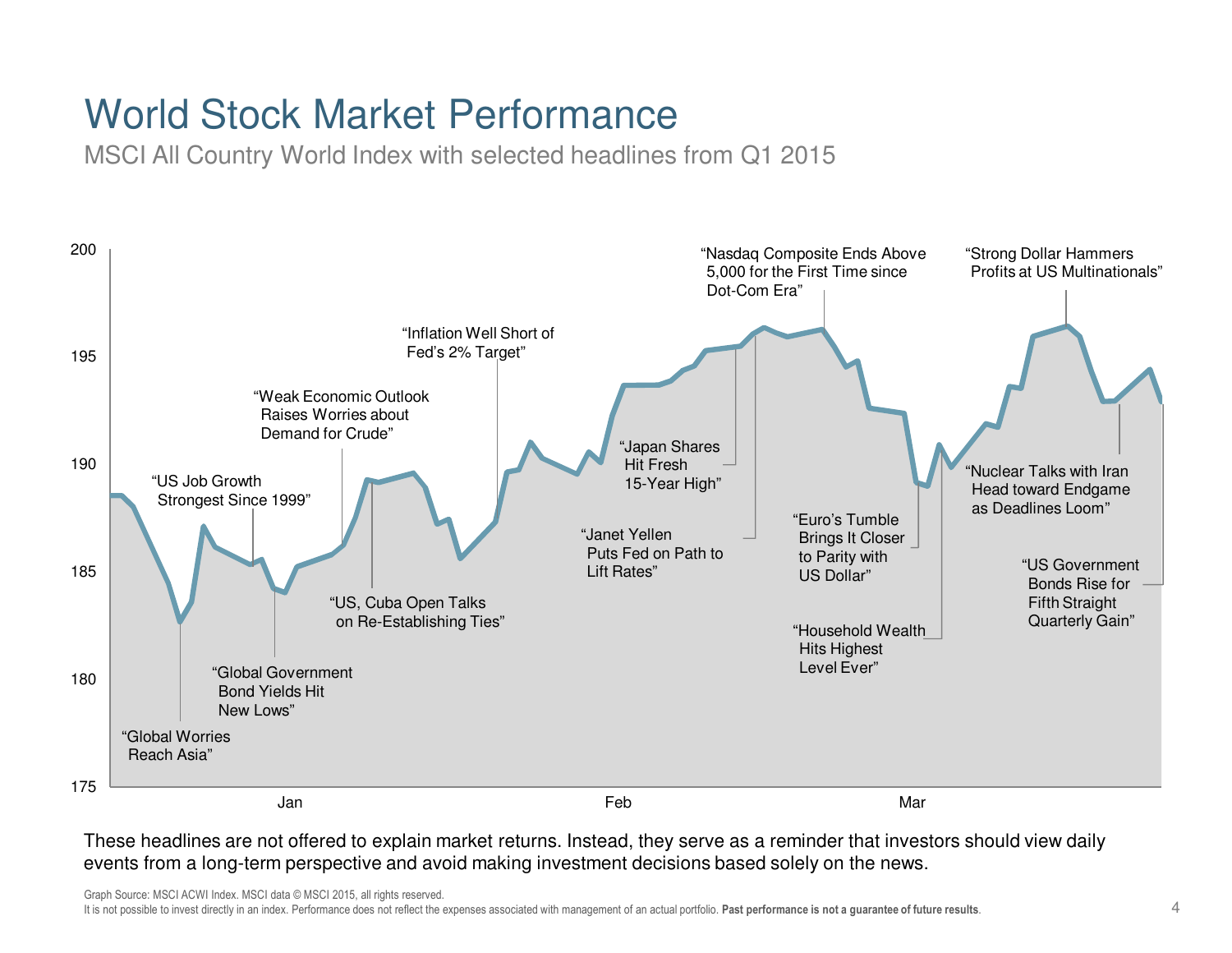### World Asset Classes

First Quarter 2015 Index Returns

Looking at broad market indices, developed markets outside the US outperformed both the US and emerging markets during the quarter. US REITs outperformed US broad equity market indices. Growth indices outperformed value indices across all size ranges in the US and in non-US and emerging markets. Small cap indices outperformed large cap indices in all regions, particularly in the US.



Past performance is not a guarantee of future results. Indices are not available for direct investment. Index performance does not reflect the expenses associated with the management of an actual portfolio. The S&P data is provided by Standard & Poor's Index Services Group. Russell data © Russell Investment Group 1995–2015, all rights reserved. MSCI data © MSCI 2015, all rights reserved. Dow Jones data (formerly Dow Jones Wilshire) provided by Dow Jones Indexes. Barclays data provided by Barclays Bank PLC.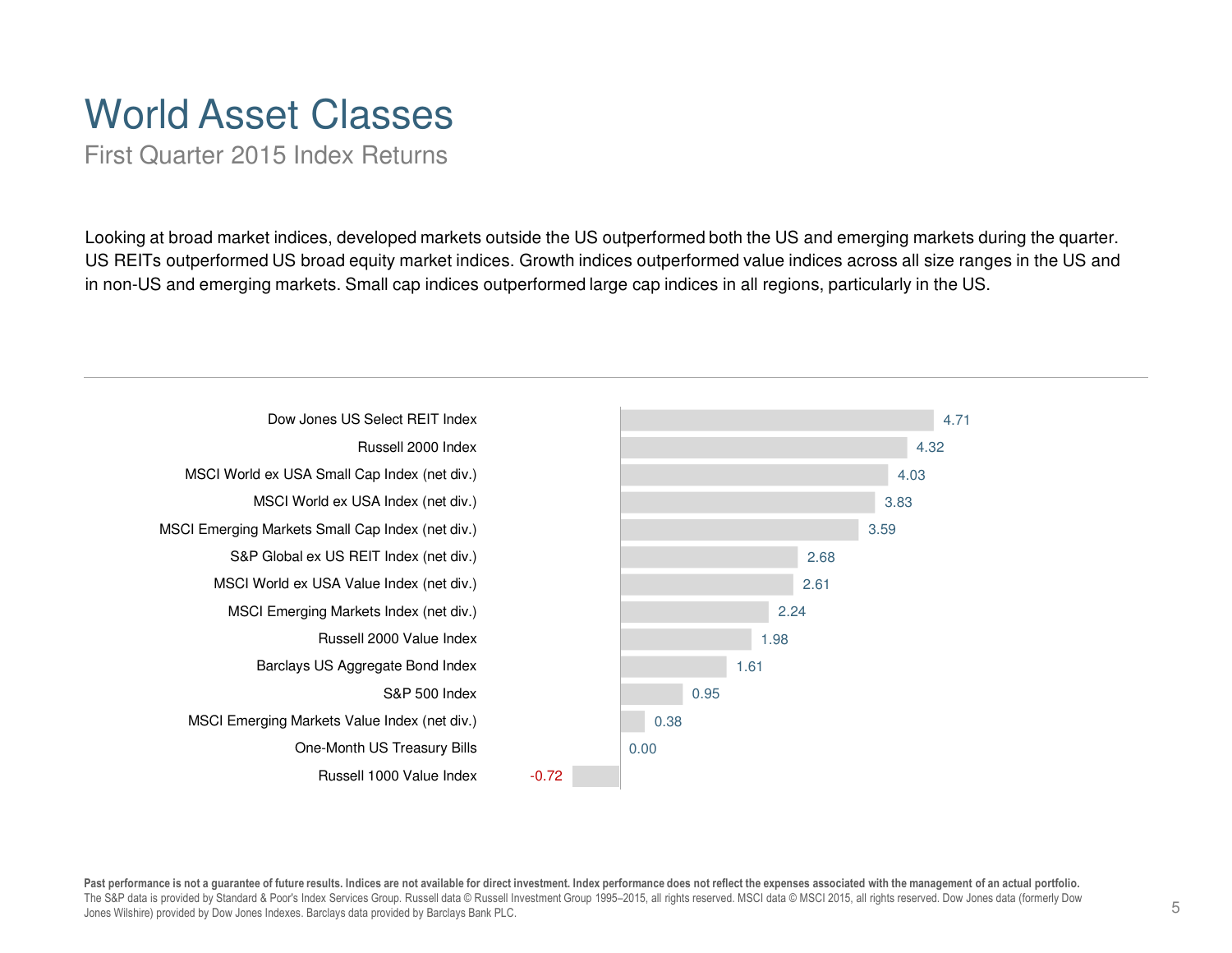### US StocksFirst Quarter 2015 Index Returns

The US equity market recorded positive performance for the quarter.

Small caps outperformed large caps, helped by the strong performance of small cap growth stocks.

Value indices underperformed across all size ranges.

US REITs outperformed broad US equity indices.

#### Ranked Returns for the Quarter (%)



#### World Market Capitalization—US



| S                                   |           | Period Returns (%) |            |        |          |          | * Annualized |
|-------------------------------------|-----------|--------------------|------------|--------|----------|----------|--------------|
|                                     |           | <b>Asset Class</b> | <b>YTD</b> | 1 Year | 3 Years* | 5 Years* | 10 Years*    |
|                                     |           | Marketwide         | 1.80       | 12.37  | 16.43    | 14.71    | 8.38         |
| <b>US Market</b><br>\$23.0 trillion | Large Cap | 0.95               | 12.73      | 16.11  | 14.47    | 8.01     |              |
|                                     |           | Large Cap Value    | $-0.72$    | 9.33   | 16.44    | 13.75    | 7.21         |
|                                     |           | Large Cap Growth   | 3.84       | 16.09  | 16.34    | 15.63    | 9.36         |
|                                     |           | Small Cap          | 4.32       | 8.21   | 16.27    | 14.57    | 8.82         |
|                                     |           | Small Cap Value    | 1.98       | 4.43   | 14.79    | 12.54    | 7.53         |
|                                     |           | Small Cap Growth   | 6.63       | 12.06  | 17.74    | 16.58    | 10.02        |

Past performance is not a guarantee of future results. Indices are not available for direct investment. Index performance does not reflect the expenses associated with the management of an actual portfolio.<br>Market segment (Russell 2000 Index), Small Cap Value (Russell 2000 Value Index), and Small Cap Growth (Russell 2000 Growth Index). World Market Cap represented by Russell 3000 Index, MSCI World ex USA IMI Index, and MSCI Emerging Markets IMI Index. Russell 3000 Index is used as the proxy for the US market. Russell data © Russell Investment Group 1995–2015, all rights reserved. The S&P data are provided by Standard & Poor's Index Services Group.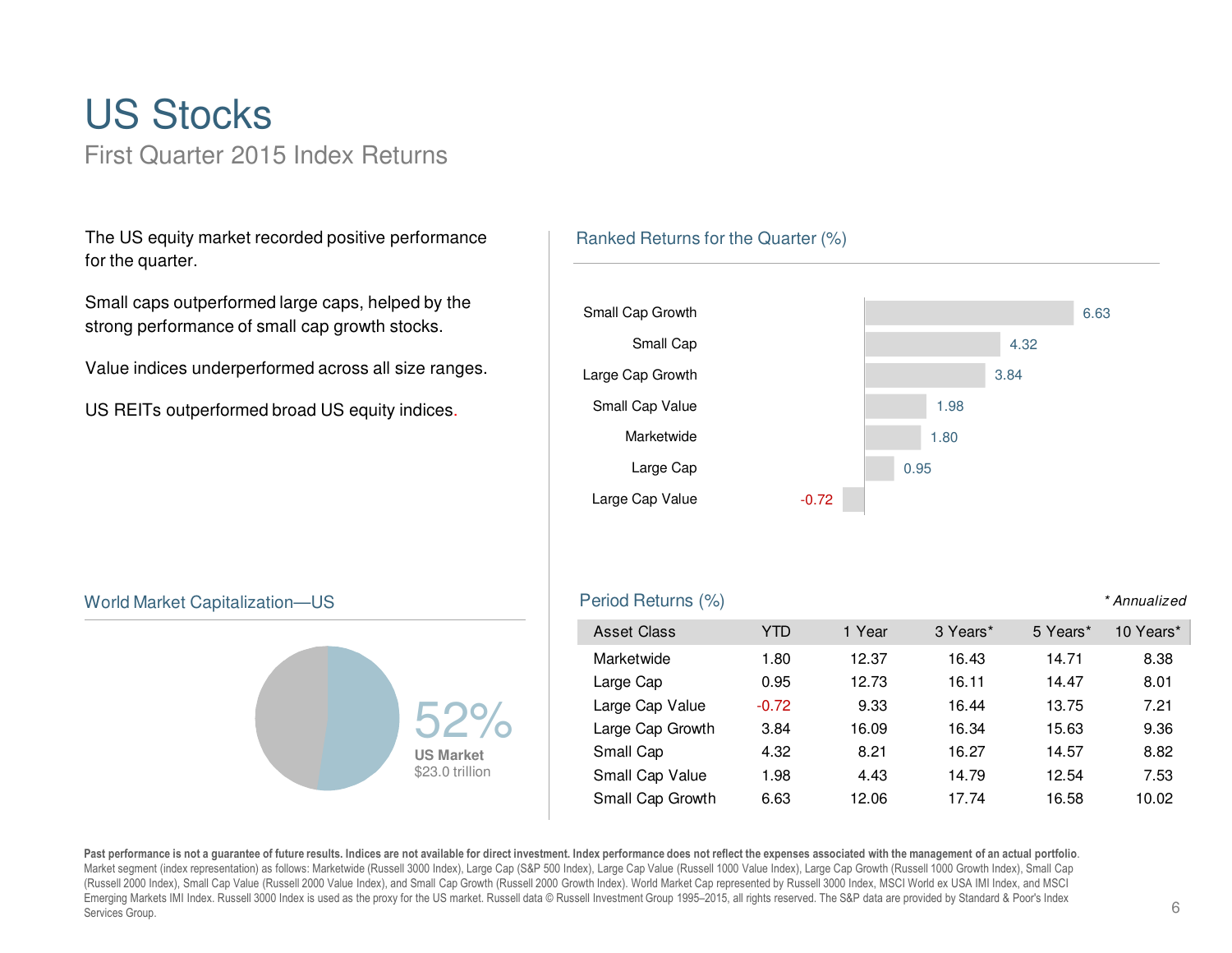# International Developed Stocks

First Quarter 2015 Index Returns

Developed markets outside the US outperformed both the US and emerging markets indices in US dollar terms.

Small caps slightly outperformed large caps.

Value indices underperformed growth indices, particularly in large caps.

The Swiss franc was the only major developed markets currency to outperform the US dollar. The Swiss central bank removed the three-year currency cap to the euro.



#### World Market Capitalization—International Developed



| <b>Asset Class</b> | YTD  | 1 Year  | 3 Years* | 5 Years* | 10 Years* |
|--------------------|------|---------|----------|----------|-----------|
| Large Cap          | 3.83 | $-1.39$ | 8.24     | 5.72     | 5.03      |
| Small Cap          | 4.03 | $-4.82$ | 8.52     | 7.63     | 5.86      |
| Value              | 2.61 | $-3.99$ | 8.06     | 4.90     | 4.38      |
| Growth             | 5.02 | 1.20    | 8.36     | 6.49     | 5.61      |

**Past performance is not a guarantee of future results. Indices are not available for direct investment. Index performance does not reflect the expenses associated with the management of an actual portfolio.**Market segment (index representation) as follows: Large Cap (MSCI World ex USA Index), Small Cap (MSCI World ex USA Small Cap Index), Value (MSCI World ex USA Value Index), and Growth (MSCI World ex USA Growth). All index returns are net of withholding tax on dividends. World Market Cap represented by Russell 3000 Index, MSCI World ex USA IMI Index, and MSCI Emerging Markets IMI Index. MSCI World ex USA IMI Index. used as the proxy for the International Developed market. MSCI data © MSCI 2015, all rights reserved.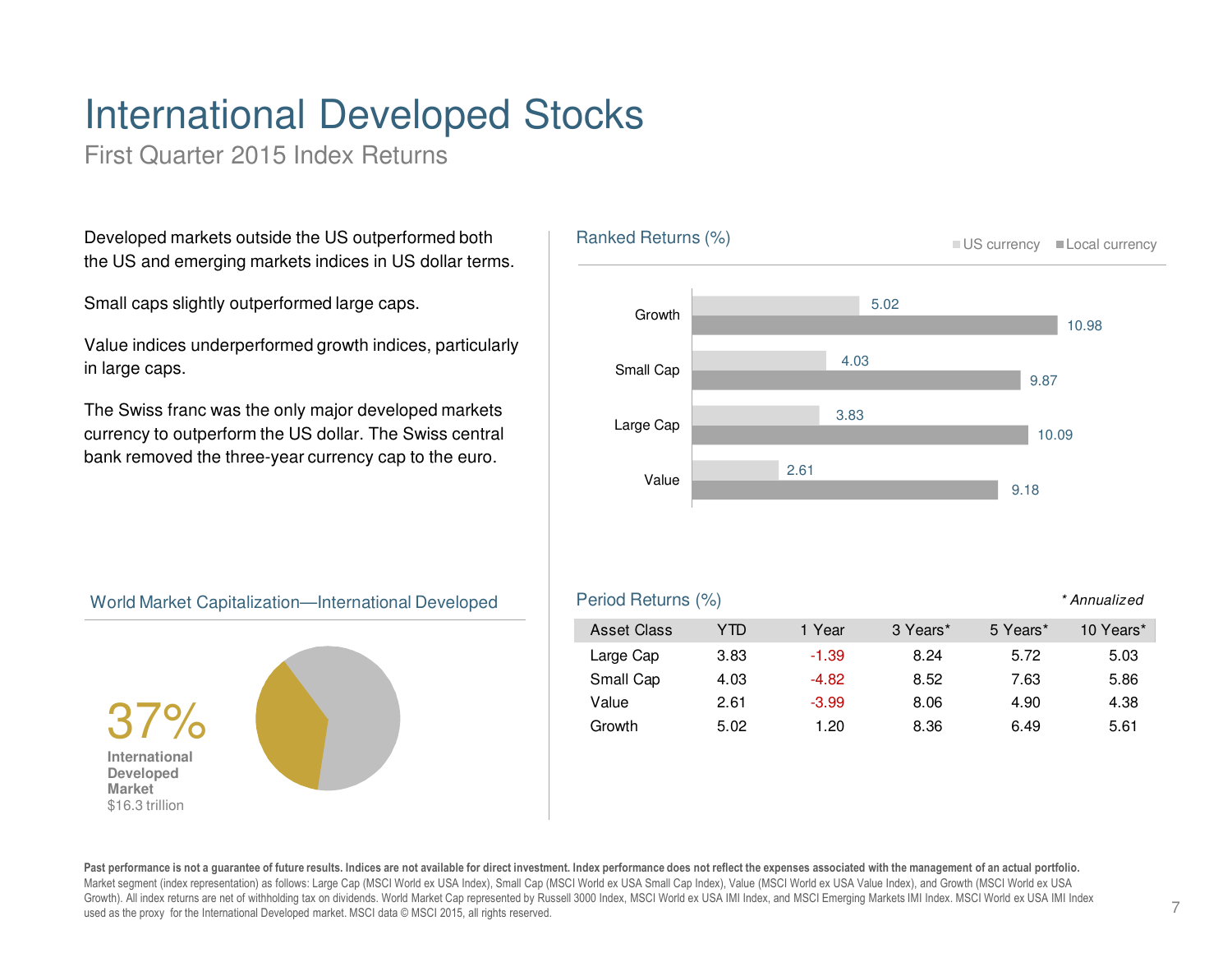## Emerging Markets Stocks

First Quarter 2015 Index Returns

As a group, emerging markets earned positive returns in US dollar terms, despite the US dollar appreciatingvs. most emerging markets currencies during the quarter.

Small cap indices outperformed large cap indices. Value indices underperformed growth indices across all size ranges.



#### World Market Capitalization—Emerging Markets



| S | Period Returns (%)<br>* Annualized |      |         |          |          |           |  |  |  |
|---|------------------------------------|------|---------|----------|----------|-----------|--|--|--|
|   | <b>Asset Class</b>                 | YTD  | 1 Year  | 3 Years* | 5 Years* | 10 Years* |  |  |  |
|   | Large Cap                          | 2.24 | 0.44    | 0.31     | 1.75     | 8.48      |  |  |  |
|   | Small Cap                          | 3.59 | 1.06    | 3.48     | 2.64     | 9.78      |  |  |  |
|   | Value                              | 0.38 | $-2.91$ | $-2.54$  | 0.12     | 8.44      |  |  |  |
|   | Growth                             | 3.96 | 3.65    | 3.09     | 3.30     | 8.44      |  |  |  |
|   |                                    |      |         |          |          |           |  |  |  |

**Past performance is not a guarantee of future results. Indices are not available for direct investment. Index performance does not reflect the expenses associated with the management of an actual portfolio.**Market segment (index representation) as follows: Large Cap (MSCI Emerging Markets Index), Small Cap (MSCI Emerging Markets Small Cap Index), Value (MSCI Emerging Markets Value Index), and Growth (MSCI Emerging Markets Growth Index). All index returns are net of withholding tax on dividends. World Market Cap represented by Russell 3000 Index, MSCI World ex USA IMI Index, and MSCI Emerging Markets IMI Index. MSCI Emerging Markets IMI Index used as the proxy for the emerging market portion of the market. MSCI data © MSCI 2015, all rights reserved.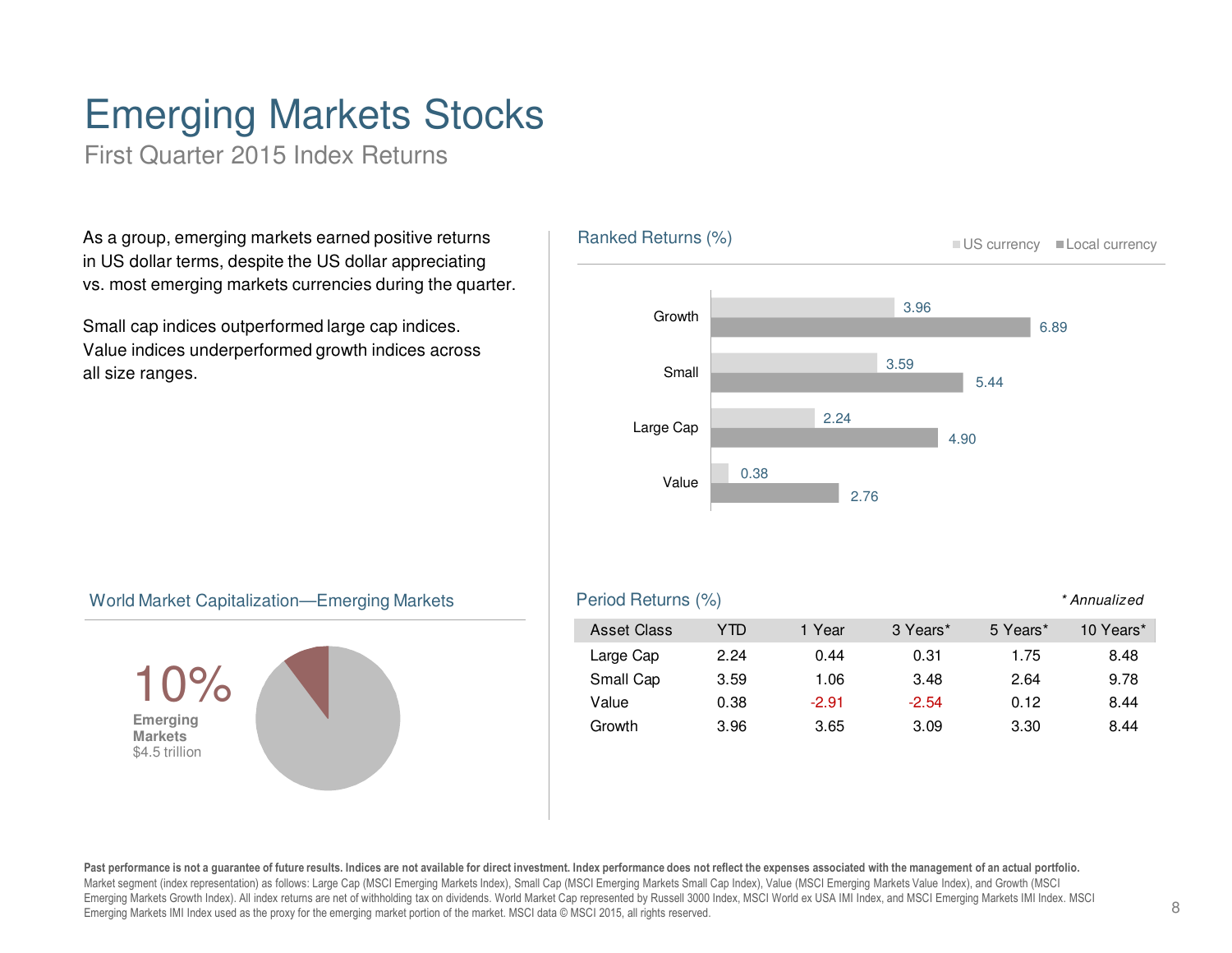## Select Country Performance

First Quarter 2015 Index Returns

Russia rebounded from its double-digit negative returns in the fourth quarter, recording the highest emerging markets return as the ruble climbed against the dollar and Russian energy stocks posted strong performance. Greek financial stocks influenced the performance of the local market, which recorded the lowest return among emerging markets countries. Despite the fall in the Danish krone, Denmark produced the highest return among developed markets countries.

| Denmark     | 14.15   | Russia                |          |
|-------------|---------|-----------------------|----------|
| Japan       | 10.03   | Hungary               |          |
| Italy       | 9.00    | Philippines           |          |
| Israel      | 8.86    | China                 |          |
| Portugal    | 8.23    | Korea                 |          |
| Germany     | 7.97    | India                 |          |
| Ireland     | 5.75    | Taiwan                |          |
| Hong Kong   | 5.47    | South Africa          |          |
| Netherlands | 5.15    | Thailand              |          |
| Sweden      | 5.14    | Indonesia             |          |
| Switzerland | 5.05    | Chile                 |          |
| Belgium     | 5.03    | Malaysia              | $-1.14$  |
| France      | 4.68    | Mexico                | $-2.02$  |
| Finland     | 4.17    | Poland                | $-2.57$  |
| Austria     | 3.48    | Qatar                 | $-3.04$  |
| Australia   | 2.84    | Egypt                 | $-3.63$  |
| <b>US</b>   | 1.80    | <b>Czech Republic</b> | $-3.65$  |
| New Zealand | 0.31    | Peru                  | $-5.93$  |
| Spain       | 0.20    | <b>UAE</b>            | $-6.07$  |
| UK          | $-0.57$ | Turkey                | $-14.85$ |
| Norway      | $-1.29$ | <b>Brazil</b>         | $-15.39$ |
| Singapore   | $-1.53$ | Colombia              | $-18.86$ |
|             |         |                       |          |
| Canada      | $-6.40$ | Greece                | $-26.01$ |
|             |         |                       |          |

#### Ranked Developed Markets Returns (%)

Past performance is not a guarantee of future results. Indices are not available for direct investment. Index performance does not reflect the expenses associated with the management of an actual portfolio.<br>Country perform on dividends. MSCI data © MSCI 2015, all rights reserved. Russell data © Russell Investment Group 1995–2015, all rights reserved. UAE and Qatar have been reclassified as emerging markets by MSCI, effective May 2014.

### Ranked Emerging Markets Returns (%)

■ 18.90 14.018.92 7.93 5.59 5.52 4.09 2.79 2.71 1.160.02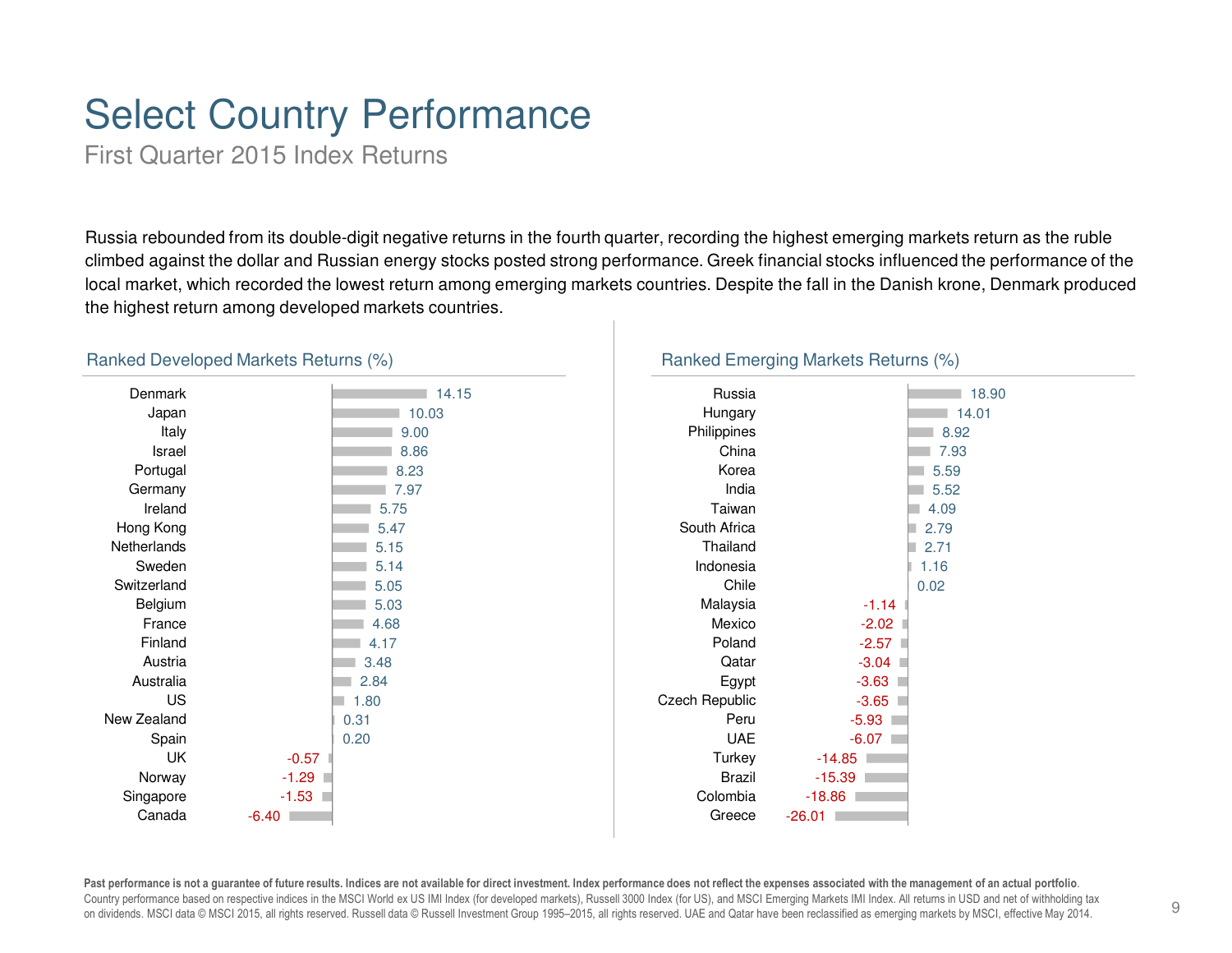# Real Estate Investment Trusts (REITs)

First Quarter 2015 Index Returns

US REITs outperformed the broad US equity market during the quarter. In contrast, REIT indices outside the US underperformed broad market non-US equity indices.



#### Total Value of REIT Stocks



Past performance is not a guarantee of future results. Indices are not available for direct investment. Index performance does not reflect the expenses associated with the management of an actual portfolio. Number of REIT stocks and total value based on the two indices. All index returns are net of withholding tax on dividends. Total value of REIT stocks represented by Dow Jones US Select REIT Index and the S&P Global ex US REIT Index. Dow Jones US Select REIT Index used as proxy for the US market, and S&P Global ex US REIT Index used as proxy for the World ex US market. Dow Jones US Select REIT Index data provided by Dow Jones ©. S&P Global ex US REIT Index data provided by Standard and Poor's Index Services Group © 2014.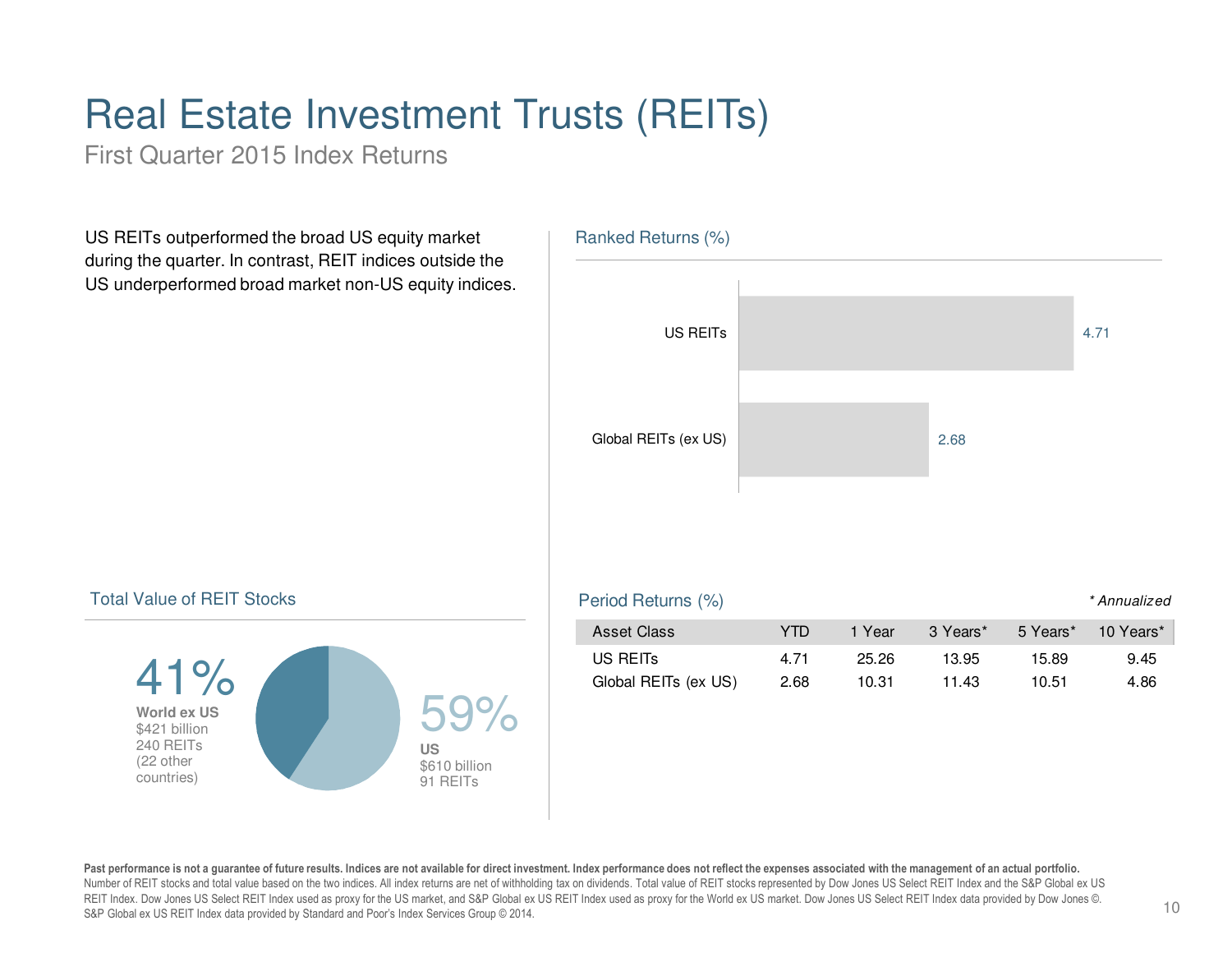### **Commodities** First Quarter 2015 Index Returns

Commodities were broadly negative during the first quarter. The Bloomberg Commodity Index fell 5.94%. Lean hogs led the decline, shedding 23.73%, while coffee and nickel followed by losing 21.59% and 18.55%, respectively.

Within the energy complex, WTI crude oil fell 14.87% and natural gas declined 11.02%.

Silver was the biggest gainer, returning 6.13%, and cotton followed with a gain of 4.25%.

| Period Returns (%)<br>* Annualized    |            |     |  |                                    |         |         |  |
|---------------------------------------|------------|-----|--|------------------------------------|---------|---------|--|
| Asset Class                           | <b>YTD</b> | .O1 |  | 1 Year 3 Years* 5 Years* 10 Years* |         |         |  |
| Commodities -5.94 -5.94 -27.04 -11.52 |            |     |  |                                    | $-5.71$ | $-3.56$ |  |

#### Ranked Returns for Individual Commodities (%)

![](_page_10_Figure_6.jpeg)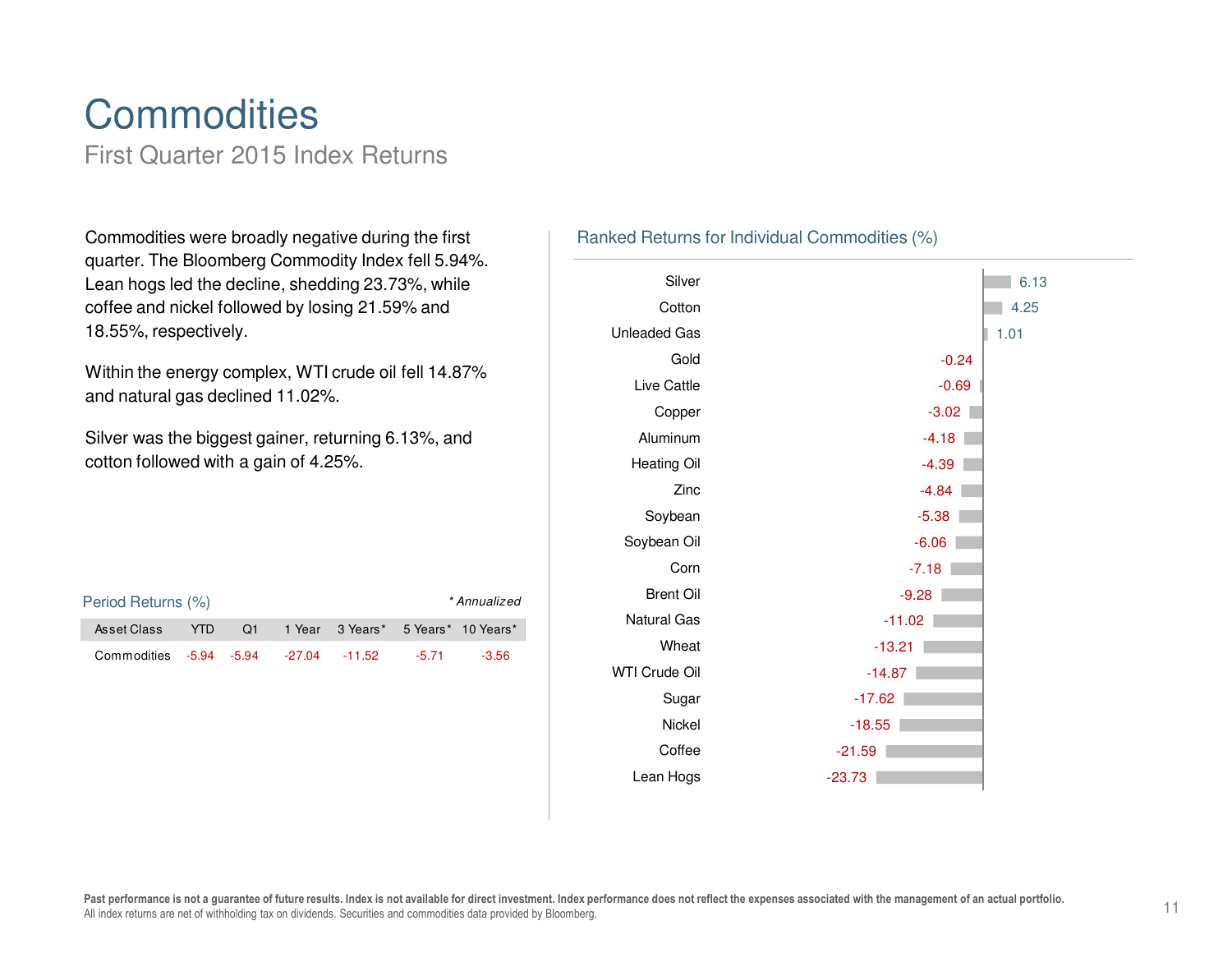### Fixed IncomeFirst Quarter 2015 Index Returns

Interest rates across the US fixed income markets generally declined in the first quarter. The 5-year Treasury note dropped 28 basis points to end the period yielding 1.38%. The 10-year Treasury note declined 24 basis points to finish at 1.93%. The 30-year Treasury bond fell 21 basis points to finish with a yield of 2.54%.

On the short end of the curve, the 2year Treasury note shed 12 basis points to finish at 0.66%. Securities within one year to maturity were relatively unchanged.

Long-term corporate bonds returned 3.29% for the quarter. Intermediateterm corporate bonds followed by adding 1.89%.

Municipal revenue bonds (1.13%) slightly outpaced municipal general obligation bonds (0.87%). Long-term muni bonds outgained all other areas of the muni curve, returning 1.58%.

### US Treasury Yield Curve

![](_page_11_Figure_6.jpeg)

#### Period Returns (%)

| Asset Class                                           | YTD  | Year  | 3 Years* | 5 Years* | 10 Years* |
|-------------------------------------------------------|------|-------|----------|----------|-----------|
| BofA Merrill Lynch Three-Month US Treasury Bill Index | 0.00 | 0.03  | 0.07     | 0.09     | 1.49      |
| BofA Merrill Lynch 1-Year US Treasury Note Index      | 0.11 | 0.21  | 0.26     | 0.39     | 1.99      |
| Citigroup WGBI 1-5 Years (hedged to USD)              | 0.62 | 1.97  | 1.57     | 1.75     | 3.12      |
| Barclays Long US Government Bond Index                | 3.89 | 21.03 | 7.60     | 10.49    | 7.83      |
| Barclays US Aggregate Bond Index                      | 1.61 | 5.72  | 3.11     | 4.41     | 4.93      |
| Barclays US Corporate High Yield Index                | 2.52 | 2.00  | 7.46     | 8.59     | 8.18      |
| Barclays Municipal Bond Index                         | 1.01 | 6.62  | 4.05     | 5.11     | 4.85      |
| Barclays US TIPS Index                                | 1.42 | 3.11  | 0.63     | 4.29     | 4.56      |

#### **Past performance is not a guarantee of future results. Indices are not available for direct investment. Index performance does not reflect the expenses associated with the management of an actual portfolio.** Yield curve data from Federal Reserve. State and local bonds are from the Bond Buyer Index, general obligation, 20 years to maturity, mixed quality. AAA-AA Corporates represent the Bank of America Merrill Lynch US Corporates, AA-AAA rated. A-BBB Corporates represent the Bank of America Merrill Lynch US Corporates, BBB-A rated. Barclays data provided by Barclays Bank PLC. US long-term bonds, bills, inflation, and fixed income factor data © Stocks, Bonds, Bills, and Inflation (SBBI) Yearbook™, Ibbotson Associates, Chicago (annually updated work by Roger G. Ibbotson and Rex A. Sinquefield). Citigroup bond indices © 2014 by Citigroup. The BofA Merrill Lynch Indices are used with permission; © 2014 Merrill Lynch, Pierce, Fenner & Smith Incorporated; all rights reserved. Merrill Lynch, Pierce, Fenner & Smith Incorporated is a wholly owned subsidiary of Bank of America Corporati

#### Bond Yields across Issuers

![](_page_11_Figure_11.jpeg)

#### \* Annualized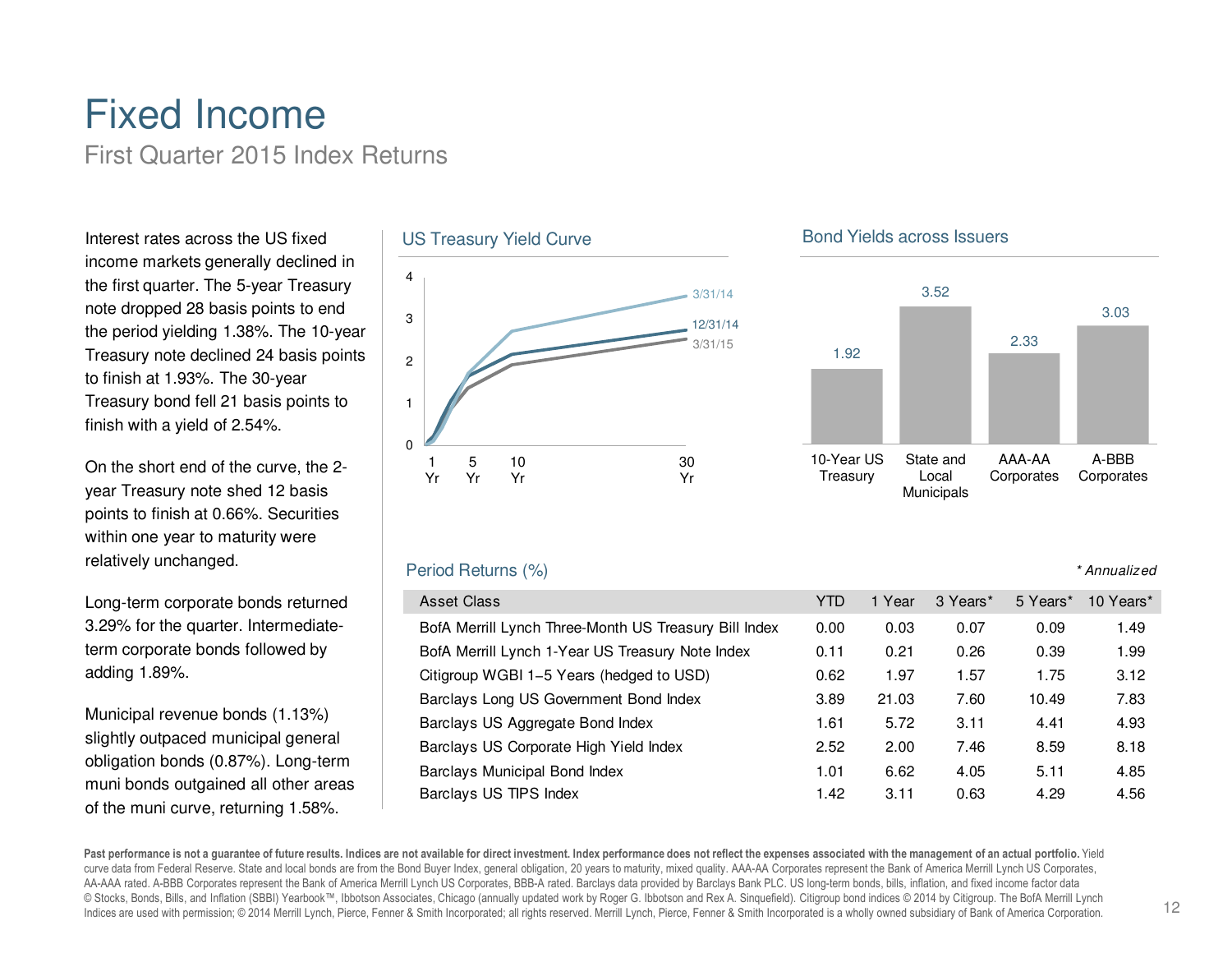# Global Diversification

First Quarter 2015 Index Returns

These portfolios illustrate the performance of different global stock/bond mixes and highlight the benefits of diversification. Mixes with larger allocations to stocks are considered riskier but have higher expected returns over time.

#### Ranked Returns (%)

![](_page_12_Figure_4.jpeg)

#### Growth of Wealth: The Relationship between Risk and Return

![](_page_12_Figure_6.jpeg)

#### Asset Class YTD 1 Year 3 Years\* 5 Years\* 10 Years\* 100% Stocks 2.44 5.97 11.35 9.57 7.0075/25 1.86 4.52 8.53 7.32 5.8550/50 1.26 3.04 5.70 4.98 4.5225/75 0.64 1.53 2.86 2.55 3.02100% Treasury Bills 0.00 0.01 0.03 0.05 1.37Period Returns (%) example a state of the state of the state of the state of the state of the state of the state of the state of the state of the state of the state of the state of the state of the state of the state of th

Diversification does not eliminate the risk of market loss. Past performance is not a guarantee of future results. Indices are not available for direct investment. Index performance does not reflect expenses associated with the management an actual portfolio. Asset allocations and the hypothetical index portfolio returns are for illustrative purposes only and do not represent actual performance. Global Stocks represented by MSCI All Country World Index (gross div.) and Treasury Bills represented by US One-Month Treasury Bills. Globally diversified allocations rebalanced monthly, no withdrawals. Data © MSCI 2015, all rights reserved. Treasury bills © Stocks, Bonds, Bills, and Inflation Yearbook™, Ibbotson Associates, Chicago (annually updated work by Roger G. Ibbotson and Rex A. Sinquefield).